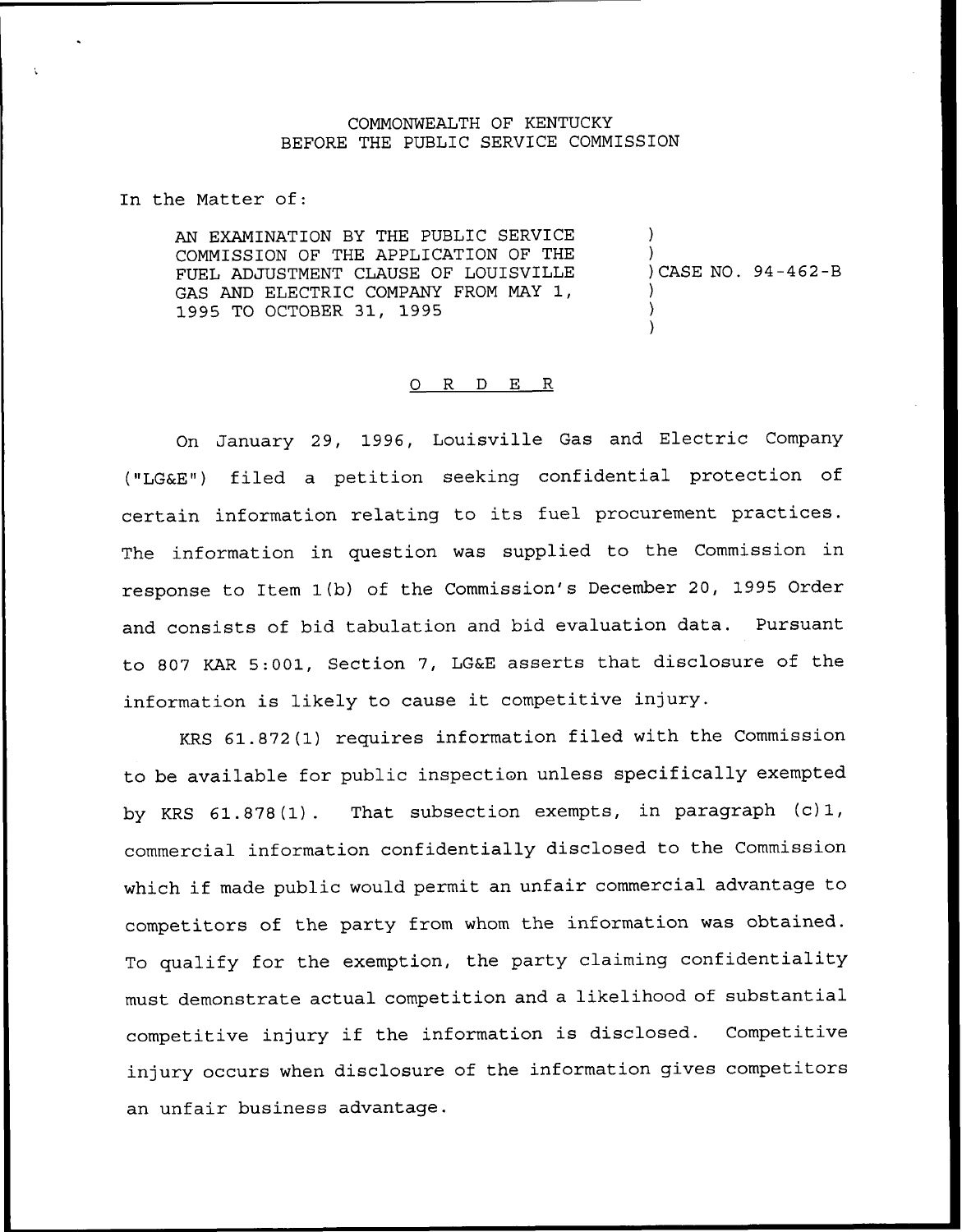The material in question consists of spreadsheets and computer analyses that disclose how LG&E evaluates responses to solicitations for coal supply. The information is not known outside of LG&E, and it is not disseminated within LG&E except to those employees with a legitimate business need to know and act upon it.

Given the nature of the coal market, disclosure of coal supplier bids and a utility's written evaluations of those bids will likely increase utility fuel costs. <sup>A</sup> coal supplier's principal objective is the maximization of its profits. Only a coal supplier's uncertainty about its competitors' prices and its fear of losing <sup>a</sup> contract because of an excessive bid, limit its bid price. Coal suppliers routinely play the coal solicitation process to their advantage in an effort to obtain the highest price for their coal.

Disclosure of unsuccessful bids would provide coal suppliers with detailed information about market conditions in general and their competitors in particular. Armed with information about its competitors' costs, a coal supplier can increase its offered price to maximize its profit without fear of losing <sup>a</sup> contract.

In some instances, disclosure of the bidding information and a utility's bid evaluation methodology may strengthen a coal supplier's bargaining position. This information will reveal the number of available coal suppliers for certain types of coal and their particular locations. If <sup>a</sup> coal supplier learns that it has few, if any, competitors to supply <sup>a</sup> particular type of coal or <sup>a</sup>

 $-2-$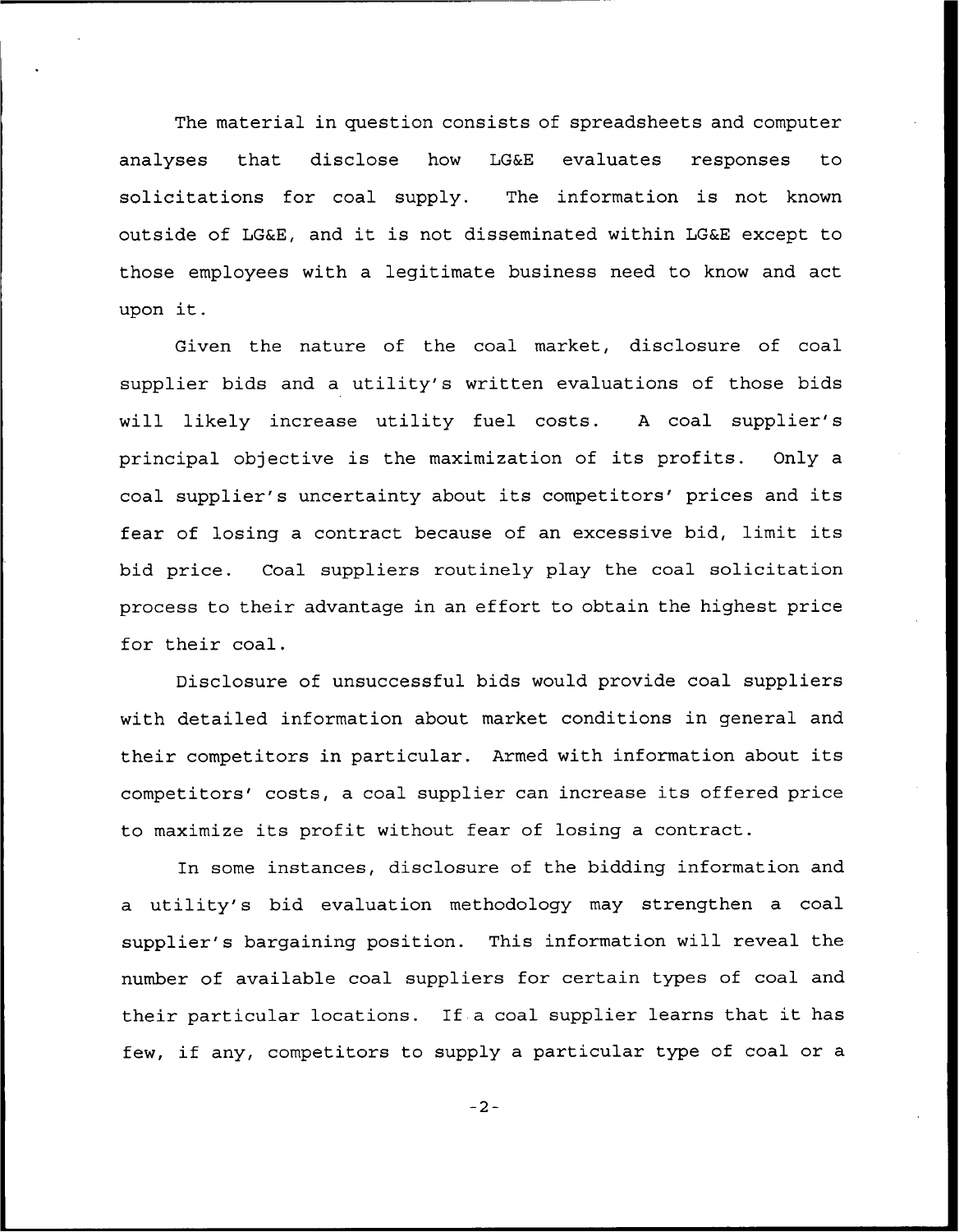particular utility plant, its bargaining position when negotiating <sup>a</sup> contract is significantly increased and its selling price will likely be higher.

As the disclosure of the bidding information and bid evaluation methodology will lead to higher fuel prices and thus higher electric rates, it will injure LG&E's ability to compete in the retail and wholesale electric markets. Higher energy rates will weaken its ability to compete with other electric utilities in the wholesale power market. While each utility has a monopoly on retail electric service in its certified territory,<sup>1</sup> it must compete with suppliers of other forms of energy such as natural gas. Higher retail electric prices will lessen its ability to compete with these suppliers.

Disclosure of the bid evaluation methodology will also weaken LG&E's ability to compete in the wholesale electric market in another manner. The methodology contains detailed information about LG&E's internal operations. Competitors could use this information to obtain an advantage in securing coal suppliers and in marketing their bulk power.

After considering the evidence of record and being otherwise sufficiently advised, the Commission finds that the materials in question are generally recognized as confidential and proprietary, and that their disclosure to the public will create an unfair commercial advantage to LG&E's competitors. This material is,

 $\mathbf{1}$ KRS 278.018(1)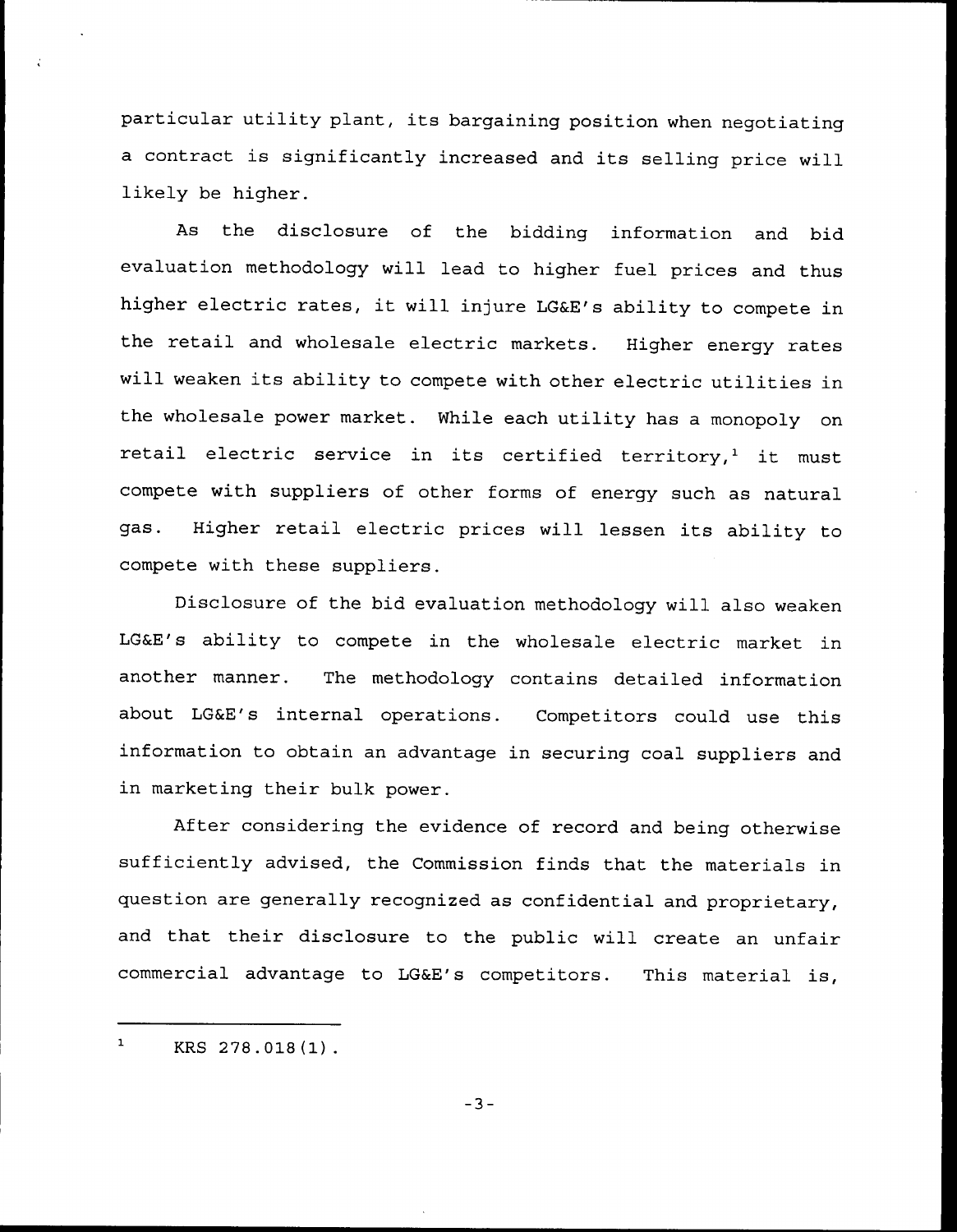therefore, exempted from public disclosure under KRS 61.878(1) (c) and should be afforded confidential treatment.

Nhile the materials in question should be afforded confidential treatment at the time of their filing, their value and the adverse impact of their disclosure decreases with time. Market conditions change and the coal supplier bids gradually cease to be useful indicators of current market conditions. Similarly, as utility market conditions change, evaluation methodologies become stale.

Accordingly, the Commission finds that coal bids submitted in the Commission's periodic reviews of an electric utility's fuel adjustment clause should be given confidential treatment only for a period of two years from the date of their filing and that an electric utility's written evaluation of those bids should be afforded confidential treatment only for a period of three years from the date of filing. Nhere, at the end of this three-year period, an electric utility believes these written evaluations continue to contain confidential information, it may petition for an extension of this period.

IT IS THEREFORE ORDERED that:

1. LG&E's petition for confidential protection is granted.

2. The coal bids submitted in response to the Commission's Order of December 20, 1995 shall be afforded confidential protection for a period of two years from the date of their filing.

3. The coal bid tabulation sheets submitted in response to the Commission's Order of December 20, 1995 shall be afforded

 $-4-$